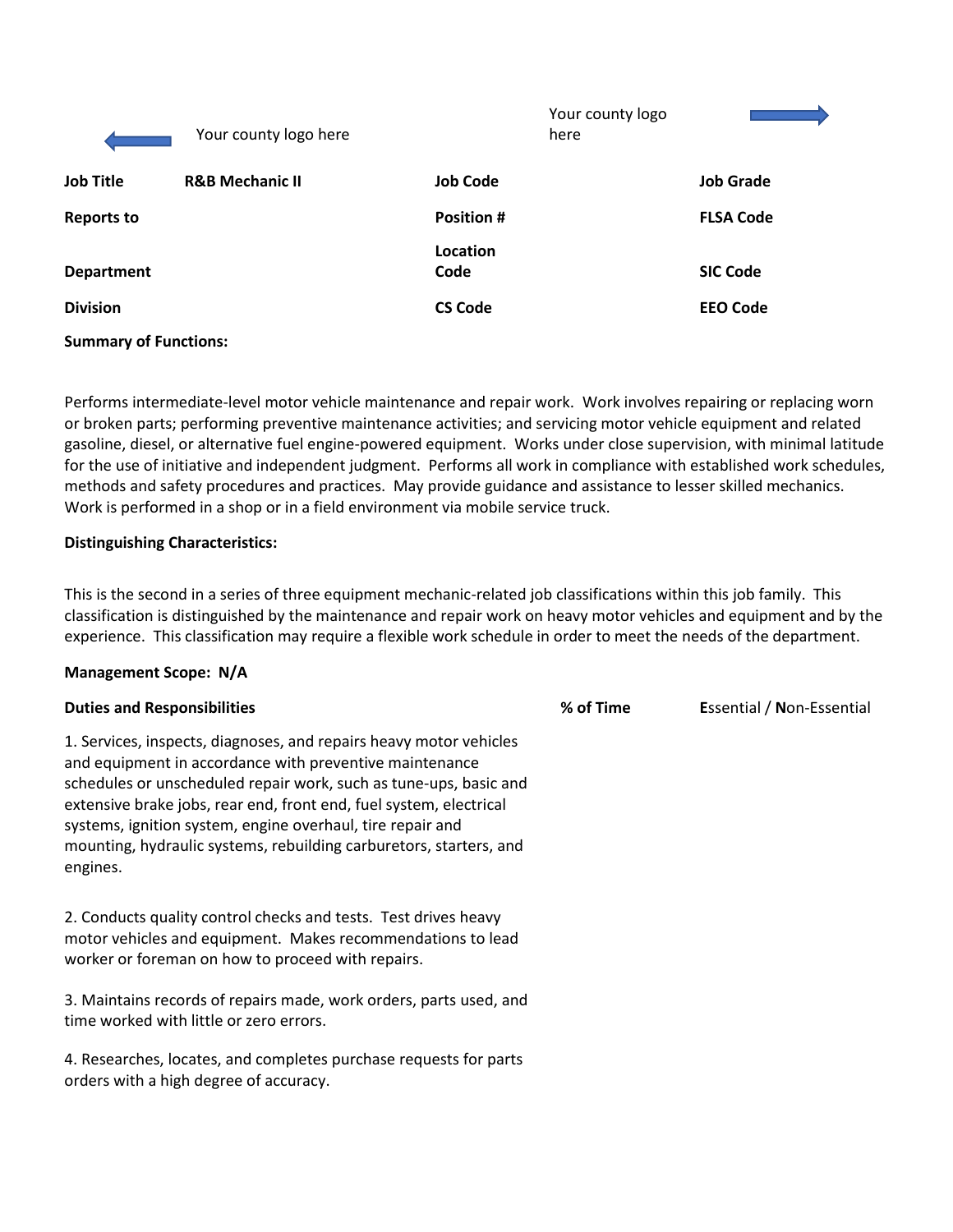5. Assists and learns how to repair drive trains, including engine overhauls, transmission rebuilds, and clutch replacements.

6. Assists and learns how to repair and maintain vehicle air conditioning units and cooling systems, including radiators, compressors, water pumps, thermostats, belts, etc.

7. Assists and learns how to troubleshoot and repair vehicle ignition and electrical systems, including wiring, solenoid relays, alternators, etc.

8. Performs new heavy motor vehicle and equipment make-ready.

9. Maintains a safe work area and environment.

10. Performs other job-related duties as assigned.

## **Minimum Qualifications**

Education, Experience and Training:

Graduation from an accredited high school or GED Program. Four (4) years of work related experience; **OR;**

Any combination of education and experience that has been achieved and is equivalent to the stated education and experience and required knowledge, skills, and abilities sufficient to successfully perform the duties and responsibilities of this job.

Licenses, Registrations, Certifications, or Special Requirements:

Must possess and maintain a valid class A or B CDL with an acceptable driving history. Requires Texas vehicle inspector license.

Requires FEMA NICS 100, 200, 700 and 800 certifications.

### Preferred:

- \* Welding experience.
- \* Automotive Service Excellence (ASE) Certification.
- \* Three (3) years of diesel engine experience, training, or Certification.

# **Knowledge, Skills & Abilities:**

# **Knowledge of:**

\* Methods, equipment, materials and tools used in repairing heavy motor vehicles and equipment.

\* Federal, State, Local and County applicable laws, rules, regulations, guidelines; and, applicable automotive/ equipment standards and procedures.

\* Computer equipment to include word processing, spreadsheets, databases and a variety of software packages.